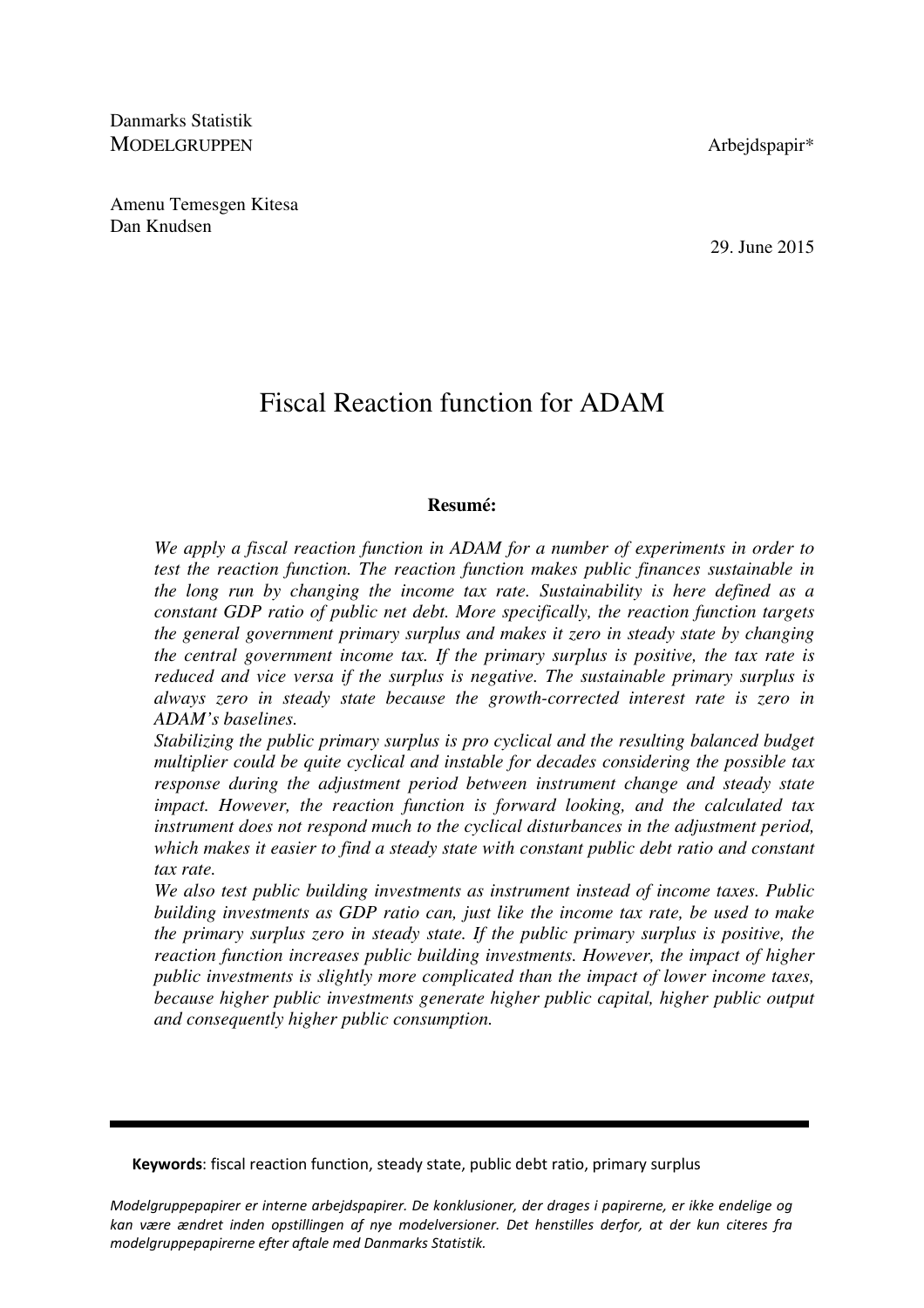## **Introduction**

Fiscal policy rules have become common in macroeconomic models, for both theoretical and practical reasons. Most fiscal reaction rules use taxes to prevent either the debt-to-GDP ratio or the deficit-to-GDP ratio from exploding, cf. Peter R. Mitchell, et al (2000). The choice of fiscal reaction rule is not irrelevant, it will affect the time path of taxes, and the development in tax rates will influence the business cycle and also the economic efficiency and distribution of wealth across generations.

The optimal fiscal rule should adjust the tax instrument to its necessary long run position and keep the public debt ratio constant in steady state without causing "too many" disturbances for employment and activity. The use of quotes, ", reflects that we are not trying to optimize the cyclical response with reference to a pre-set social welfare function. The exercise is more informal.

### **Primary surplus is targeted**

The situation for public finances may be characterized both by the long-run public budget and by the long-run public net asset, as proportions of GDP, and the policy maker may have a desired value for any of those ratios. In any case, we shall focus on the primary surplus when formulating the necessary permanent change in income taxes.

In a steady state with zero growth-corrected interest rate, i.e. interest rate = growth, the public primary surplus has to be zero in steady state in order to keep both budget and net asset GDP ratios constant in the long run. Thus, we know that the steady-state primary surplus is always zero in the special case of interest rate = growth rate, and it is natural to focus in the primary surplus.

The following simple arithmetic shows how primary surplus in general can be formulated as a function of steady state net asset and steady state budget.

We have the notation  $Y = GDP$ ,  $P = primary$  surplus,  $B = government$  budget,  $N = net$  asset,  $i =$ nominal interest rate and *g* is the nominal growth rate of GDP, 1  $g = \frac{Y}{Y} - 1$ *Y*−  $=\frac{1}{v}$  –1. Moreover, the primary surplus ratio  $p = \frac{P}{V}$ *Y*  $=\frac{P}{V}$ , budget ratio to GDP is,  $b=\frac{B}{V}$ *Y*  $=\frac{B}{V}$  and net asset to GDP,  $n = \frac{N}{V}$ *Y*  $=\frac{1}{x}$ . We can now indicate the steady-state primary surplus ratio  $p^*$  as a function of either desired steady-state-net asset ratio  $n^*$  or desired steady-state budget ratio  $b^*$  plus rate variables *i* and *g*. All variables are constant in steady state where all nominal values grow by *g* .

Nominal GDP follows the equation

*Y Y g Y g Y* = + = + − − − 1 1 1 1( ) --------------------------------------------------------------------------------------1

The net asset at time *t* depends on the *t* −1 net asset, the interest rate, and the primary surplus, *P* :-

*N N iN P i N P* = + + = + + − − − 1 1 1 (1 ) --------------------------------------------------------------------------- 2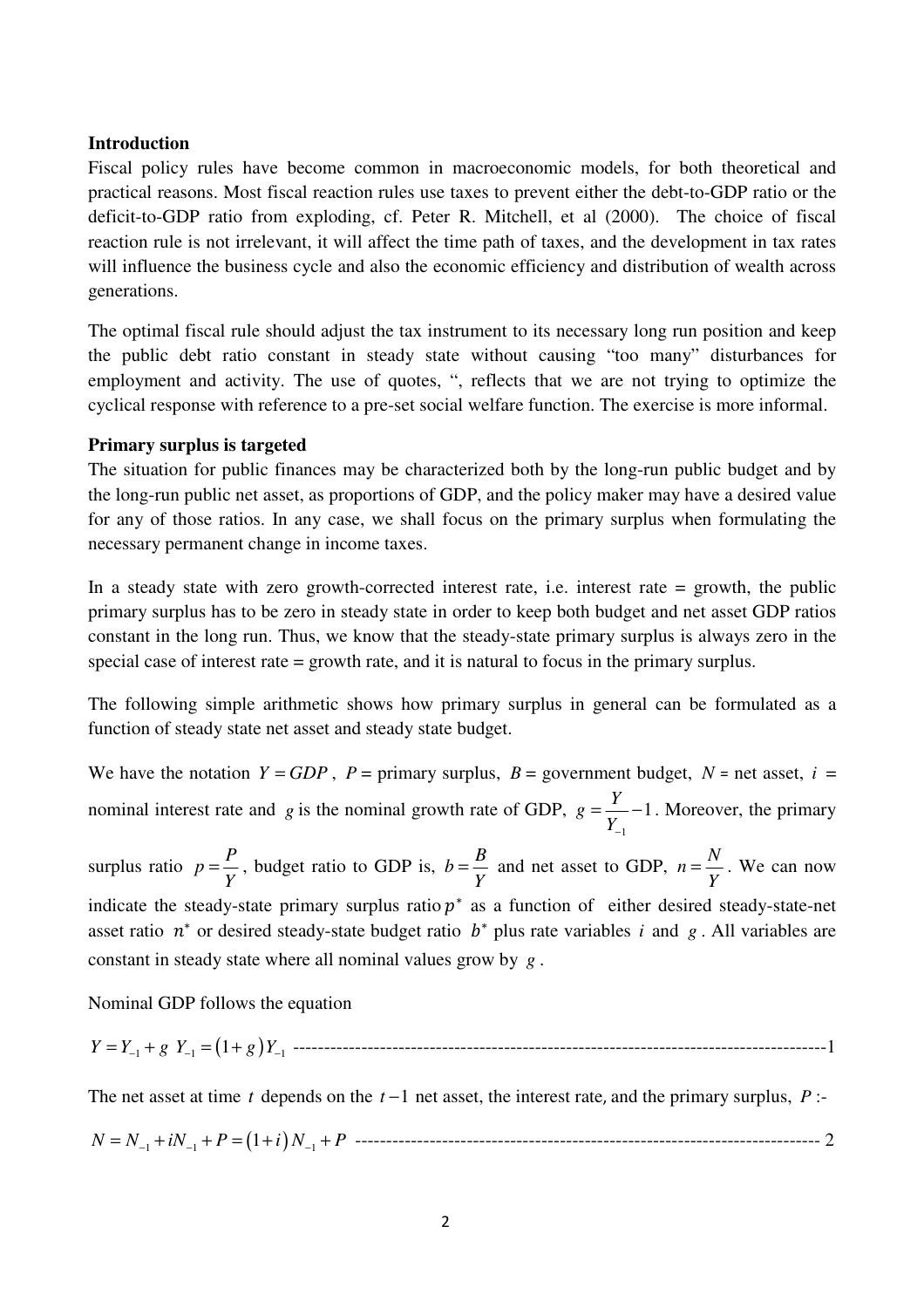Dividing by Y and introducing the steady state growth rate *g* , we get

$$
\frac{N}{Y} = \frac{(1+i)}{(1+g)} \frac{N_{-1}}{Y_{-1}} + \frac{P}{Y}
$$
.................  
\n
$$
n = \left(\frac{1+i}{1+g}\right) n_{-1} + p
$$
.................  
\nAt steady state, the time dependent variables have an asterisk

 $^*$   $\Box$   $\begin{array}{ccc} 1 \top t & \vert & \vert & \vert & \vert & \vert \end{array}$ 1 1 1  $n^* = \left(\frac{1+i}{1+i}\right) n_{-1}^* + p$  $g^{\prime}$ <sup> $\int_{0}^{L}$ </sup>  $(1+i)$ = + <sup>+</sup> ----------------------------------------------------------------------------------------------5

Using  $n^* = n_{-1}^*$  in steady state, we get

\* \* 1 *g i p n g* − <sup>=</sup> <sup>+</sup> ----------------------------------------------------------------------------------------------------6

This defines steady state primary surplus as a function of desired net asset, and it follows that when  $i = g$ , the steady state primary surplus is zero, no matter what the desired public net asset level is.

We now express the steady state primary surplus as a function of desired steady-state budget. The budget is determined by:

$$
B = P + i * N_{-1}
$$
\n
$$
\frac{B}{Y} = \frac{P}{Y} + \frac{i}{(1+g)} \frac{N_{-1}}{Y_{-1}}
$$
\n
$$
b = p + \frac{i}{1+g} n_{-1}
$$
\n
$$
W = p + \frac{i}{1+g} n_{-1}
$$
\n
$$
p = b - \frac{i}{1+g} n_{-1}
$$
\n
$$
m = \left(\frac{1+i}{1+g}\right) n_{-1} + b - \frac{i}{1+g} n_{-1}
$$
\n
$$
n = \frac{1}{1+g} n_{-1} + b
$$
\n
$$
m = \frac{1}{1+g} n_{-1} + b
$$
\n
$$
m = \frac{1}{1+g} n_{-1} + b
$$
\n
$$
m = \frac{1}{1+g} n_{-1} + b
$$
\n
$$
m = \frac{1}{1+g} n_{-1} + b
$$
\n
$$
m = \frac{1}{1+g} n_{-1} + b
$$
\n
$$
m = \frac{1}{1+g} n_{-1} + b
$$
\n
$$
m = \frac{1}{1+g} n_{-1} + b
$$
\n
$$
m = \frac{1}{1+g} n_{-1} + b
$$
\n
$$
m = \frac{1}{1+g} n_{-1} + b
$$
\n
$$
m = \frac{1}{1+g} n_{-1} + b
$$
\n
$$
m = \frac{1}{1+g} n_{-1} + b
$$
\n
$$
m = \frac{1}{1+g} n_{-1} + b
$$
\n
$$
m = \frac{1}{1+g} n_{-1} + b
$$
\n
$$
m = \frac{1}{1+g} n_{-1} + b
$$
\n
$$
m = \frac{1}{1+g} n_{-1} + b
$$
\n
$$
m = \frac{1}{1+g} n_{-1} + b
$$
\n
$$
m = \frac{1}{1+g} n_{-1} + b
$$
\n
$$
m = \frac{1}{1+g} n_{-1} + b
$$
\n
$$
m = \frac{1}{1+g} n_{-1} + b
$$
\n
$$
m = \frac{1}{1
$$

$$
n^* = \frac{1+g}{g}b^* = 1
$$

This equation expresses the desired net asset ratio as a simple function of the desired budget ratio. Consequently, a choice of b\* can be converted into a choice of n\* and vice versa.

We now substitute  $n^*$  by  $b^*$  in 6: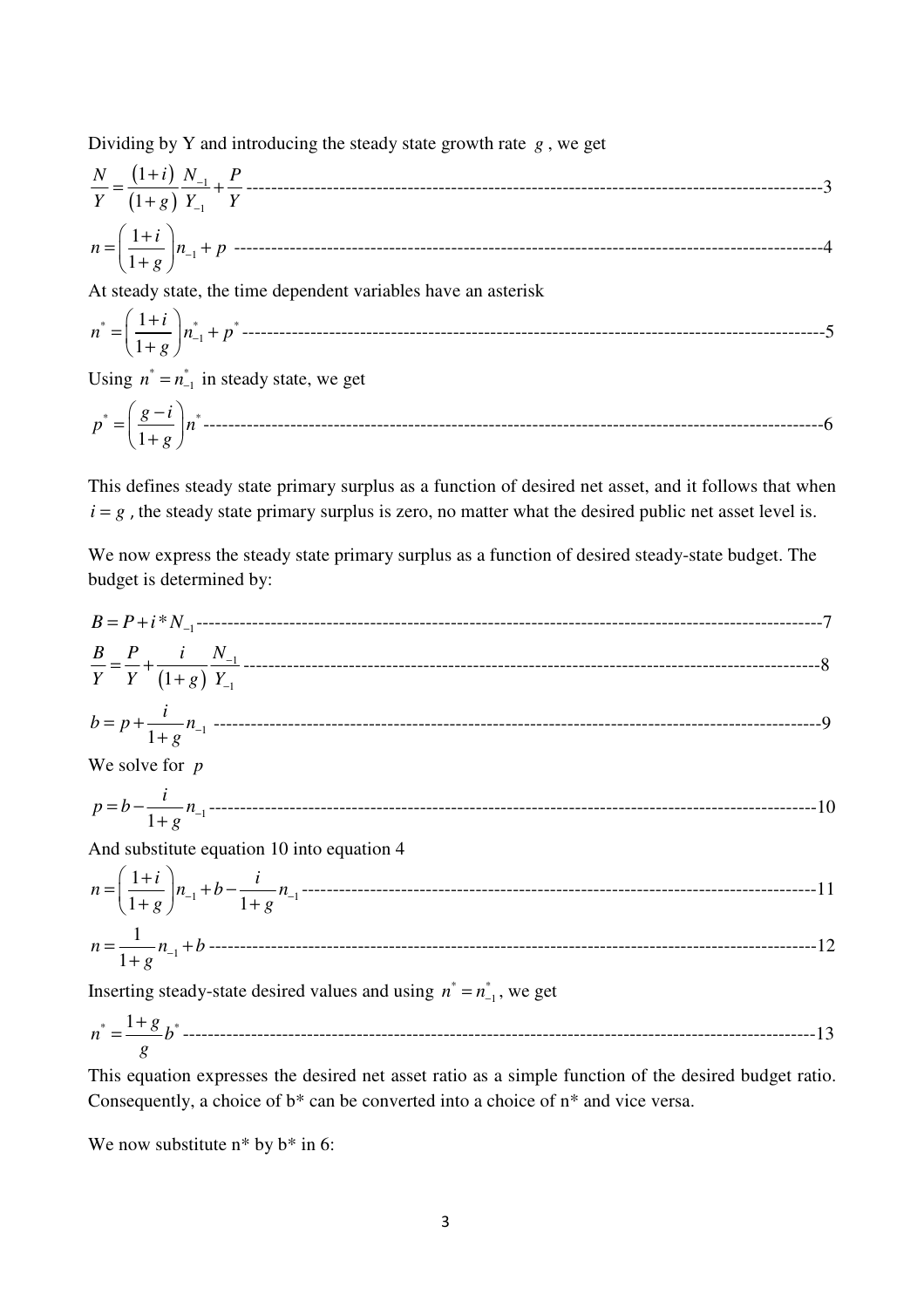$$
p^* = \left(\frac{g-i}{1+g}\right)\left(\frac{1+g}{g}\right)b^* = \left(\frac{g-i}{g}\right)b^* \dots
$$

This equation (14) defines steady state primary surplus as a function of steady-state desired budget balance just like 6 defines steady-state primary surplus as a function of the desired steady state net asset. It follows from equation (14), like it follows from equation 6 that whenever  $i = g$ , the steadystate primary surplus is zero, and all budget and net asset goals are translated into a primary surplus goal of zero. To reach a specific goal for the public budget or net asset for  $i = g$ , we can use a temporary change in the tax rate implying a temporary change in the primary surplus.

More specifically, the primary surplus target in 14 concerns a corrected primary surplus  $(tfn \_ o - (Tin \_ o - Tirn \_ o))$ *bt Y*  $-(Tin\_\ o =\frac{(9.4 \pm 1.00 \times 10^{-6})}{V}$ , where *Tirn*  $\theta$  is the income for land and rights. Thus, *Tirn*  $\theta$ enters the wealth-income variable  $Tin \_o$  without counterpart in the financial wealth  $Wn \_o$  and it is better to correct and re-define the primary surplus in the model by transforming  $Tirn_0$  from

wealth income to income affecting the primary surplus. In relation to the equations above and their simple interpretation, which is also a simple interpretation of ADAM, it is crucial that public wealth income is determined as a yield rate multiplied by net wealth.

#### **Fiscal reaction function**

The fiscal reaction function determines the basic income tax rate tsysp1 (bundskat) as an average of past and future income tax rates and contemporaneous primary surplus, cf. Dessie (2015).

$$
tssysp1 = \frac{\left(5 * tssysp1_{-1} + \sum_{i=1}^{i=15} tssysp1_i\right)}{20} - ctsysp1 \left[\frac{\left(tfn - o - (Tin - o - Tirn - o)\right)}{Y} - bt\right] \quad \text{------------------} \quad 15
$$

The other income tax rate tsysp2 (topskat) is made proportional to tsysp1, so that both tax rates react to deviations between the primary surplus and its target *bt* , which is zero as long as we have a growth-corrected interest rate of zero and we have that in all ADAM scenarios so far.

The income tax rate *tsysp*2 , is determined by

$$
tsysp2 = \frac{tsysp2_{-1} * tsysp1}{tsysp1_{-1}}
$$

The use of future tax rates makes the reaction function forward-looking. It seems essential that the rule is forward looking due to the time lag between instrument change and full activity impact. A backward-looking rule makes fiscal policy pro cyclical and this tends to amplify the ADAMgenerated cycles significantly. It is not rational for a fiscal authority that is using ADAM to create these cycles.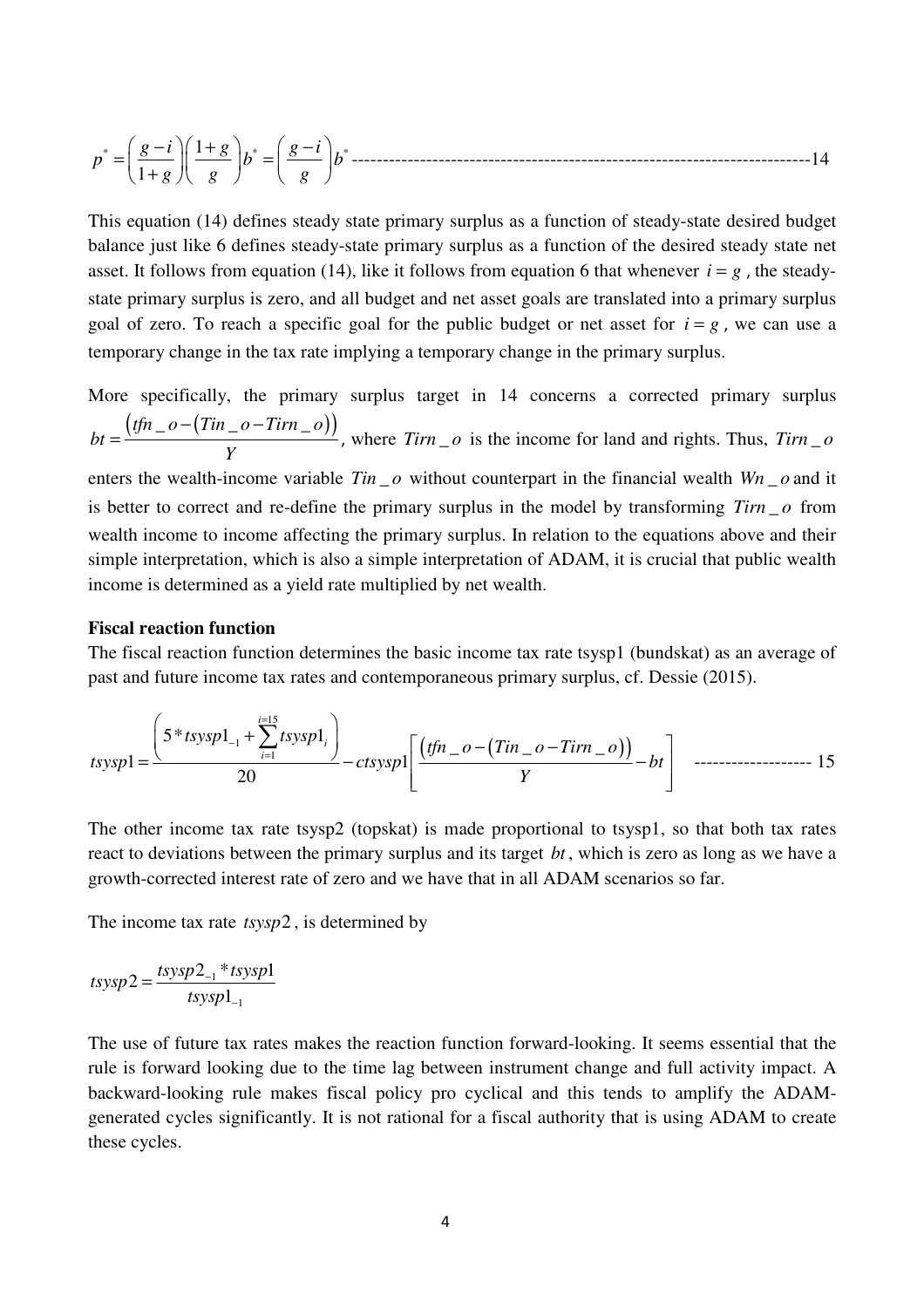Thus, it stands to reason that we shall have forward-looking expectations in the fiscal reaction function. However, the formulation in (15) may not be the best. It may, for instance, not be robust and it is a good idea to try other formulations. For example, we may try to introduce either the lagged or the leaded primary surplus, i.e.

$$
tsysp1 = \frac{\left(5 * tsysp1_{-1} + \sum_{i=1}^{i=15} tsysp1_i\right)}{20} - ctsysp1 \left[\frac{(tfn - o(-1) - (Tin - o(-1) - Tirn - o(-1)))}{Y(-1)} - bt(-1)\right]
$$

or

$$
tsysp1 = \frac{\left(5 * tsysp1_{-1} + \sum_{i=1}^{i=15} tsysp1_i\right)}{20} - ctsysp1 \left[\frac{\left(tfn - o(+1) - (Tin - o(+1) - Tirn - o(+1)\right)\right)}{Y(+1)} - bt(+1)\right]
$$

Using the formulation with contemporaneous surplus seems to minimize the volatility of the tax instrument but there is not much difference between the three alternatives. Apparently it does not warrant a new value of the error correction parameter, *ctsysp*1 to lag or lead the primary surplus.

#### **Alternative policy instrument**

It is standard for fiscal reaction functions to have a broad tax rate as instrument. Of course, the model user may sometimes prefer another instrument, for instance public building investments. This can be modeled in the same way. We introduce the GDP ratio of public building investments,  $bf1 = fib01/fy$ , and use this ratio as a (negative) tax ratio in the fiscal reaction function, see below. Thus, we have a slightly changed reaction function plus an auxiliary equation for the hitherto exogenous public building investments.

$$
bfibo1_{i} = \frac{\left(5 * bfibo1_{-1} + \sum_{i=1}^{i=15} bfibo1_{i}\right)}{20} + cbfibo1\left[\frac{(tfn_{-}o - (Tin_{-}o - Tirn_{-}o))}{Y} - bt\right]
$$

 $fibo1<sub>i</sub> = bfibo1<sub>i</sub> * fy$ 

The error-correction coefficient *cbfibo*1 is positive implying that a positive primary surplus triggers an increase in building investments. The auxiliary equation for public building investments can be switched off if we are not using the reaction function.

To test this alternative reaction function we introduce a permanent 1.25 percent increase in government consumption of energy and materials (fvo1) after exogenizing it. The latter is done to avoid the dynamic interaction of fvo1 with the value added in production of the government sector.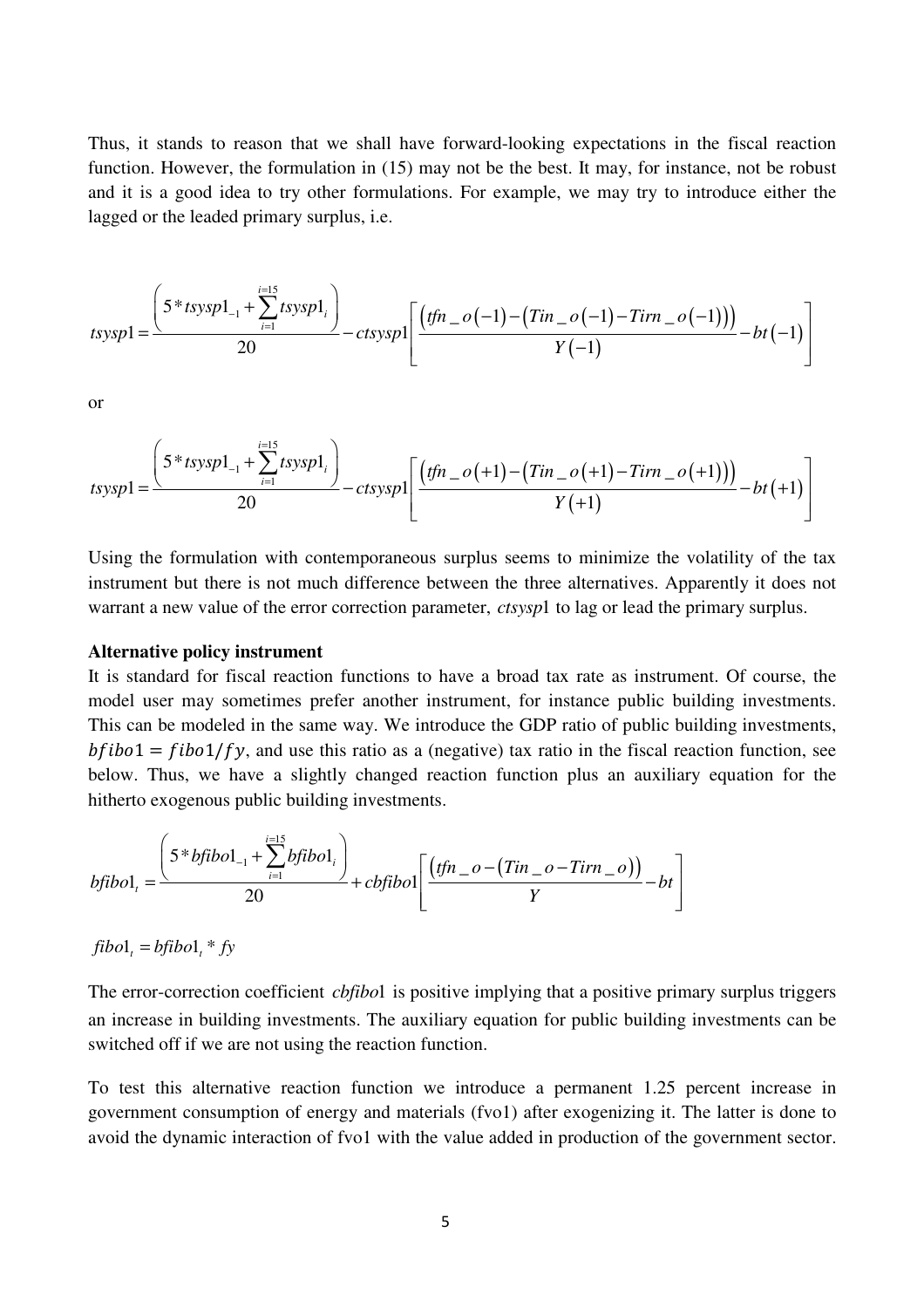The error correction coefficient *cbfibo*1 is set to  $0.02$  (lower than the *ctysp*1 of  $0.5$  in equation 15), and this new reaction function is able to make the public net asset ratio constant in steady state.



In this model experiment with the alternative fiscal reaction function, the higher public purchase of goods and services implies 5½ percent lower public building investments, which makes it a balanced budget experiment in the long run. The labor market fluctuates around its structural employment and unemployment levels, and the fluctuations are gradually dampened. It resembles the outcome of a similar shock to ADAM with a tax-related fiscal reaction function, cf. the next section on six experiments.

Total investments fall permanently due to the fall in government building investments, and the lower investment level makes public building capital fall over a long period. Consequently, depreciation will fall over a long period and so will public output and public consumption. In this sense, the final steady state is far way and is only reached towards the end of the long calculation period, cf. the long-lasting impact on public consumption and GDP. One way of describing it, is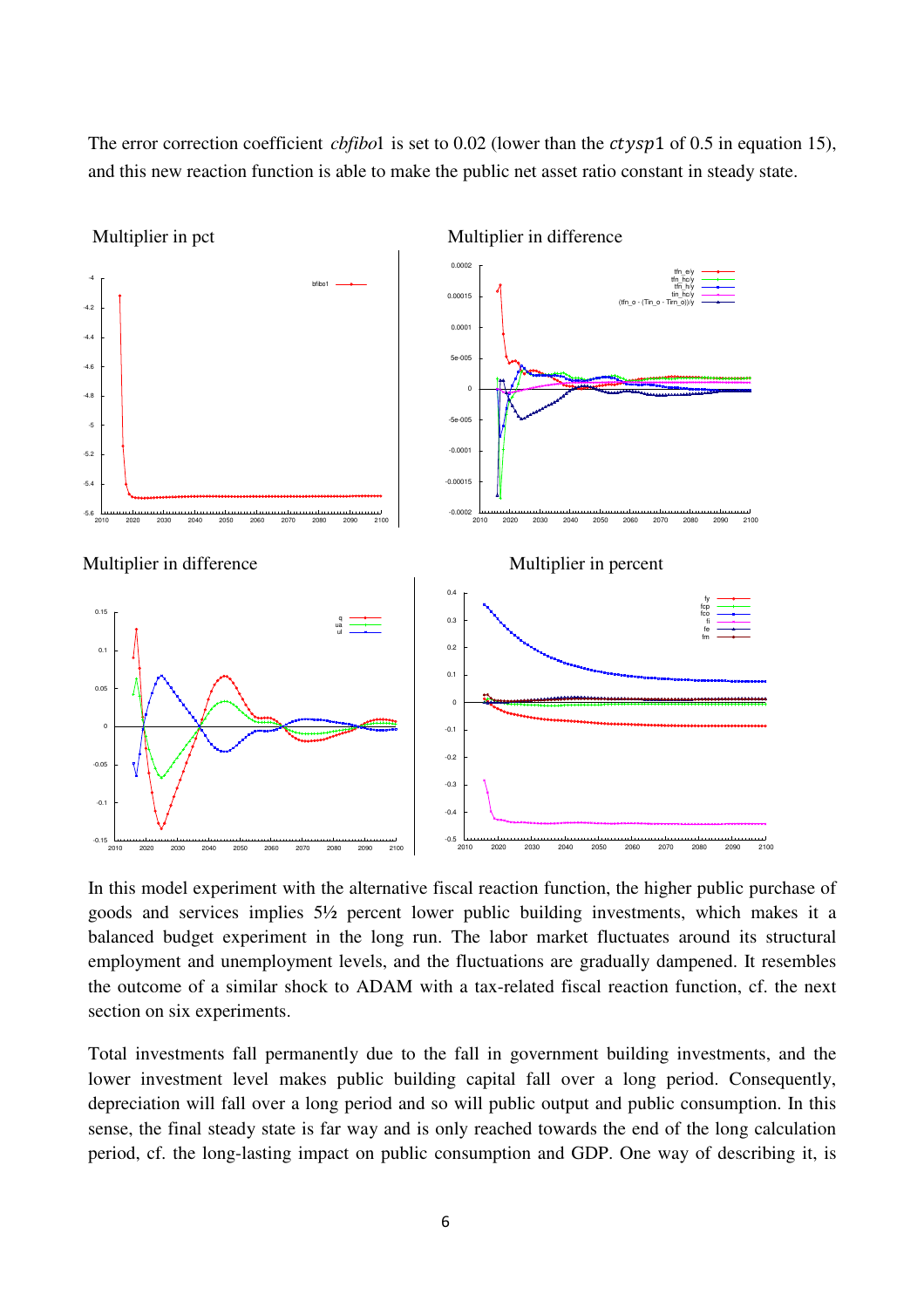that the derived consequences for public output and consumption makes the public investment instrument look complicated. However, the falling public consumption is per se balanced by a falling GDP without noteworthy impact on either employment or private demand.

Our experiment illustrates the outcome of reducing the necessary capital stock in the public sector. In a specific experiment, the model user may assume that an unchanged public consumption can be provided by a lower building stock and focus on consumption exclusive of depreciation.

## **Six ADAM experiments with fiscal reaction function**

Using the same baseline as in the working paper 'Minor Adjustments and implicit interest rate in ADAM' and using the okt14 ADAM version plus the fiscal reaction function with tax rate as instrument, we now undertake six multiplier experiments. The six permanent shocks are: higher public purchase of goods and services, higher public building investments, lower indirect tax (VAT), reduced early retirement, and higher foreign demand. The following graphs show the reaction of income tax rates and other variables to these long-run balanced-budget shocks.

## *Government purchase of goods (mul1)*

Public expenditure is increased permanently by 1 percent relative to the baseline corresponding to 1000 million kroner in 2010 prices in the first year of the experiment. The experiment triggers a permanent increase of around 1.6 percent in the income tax rate to finance the higher purchase. This keeps the government sector's net wealth and savings balance constant as GDP shares.

In the first years the higher government purchase dominates the tax increase and we have a higher demand for private output as first-round effect. Consequently, private employment rises in the short run, but in the long run, there is no effect on private employment.

Without the fiscal reaction in taxes, private consumption is stimulated by the so-called Herberger-Larusen-Metzler effect when the crowding out mechanism increases the domestic wage and price level. And without the fiscal reaction, the permanently higher domestic demand is eventually balanced by a significant loss of market shares and exports. With the fiscal reaction function, the higher income tax rate induces a permanently lower private consumption to balance the higher public purchase, and exports are hardly changed from its baseline in the long run. Thus, the crowding out of the additional public demand in the present experiment has not involved a higher wage rate, competitiveness has not deteriorated, and we have a sustainable long term solution where public and foreign savings balances have hardly changed from their baseline in steady state.

More specifically, the public primary surplus expressed as GDP ratio does not change visibly in steady state, but we detect a minor deterioration in the public net asset and consequently in the public budget that includes public wealth income. It just takes a one-off increase in the income tax rate or in any public revenue instrument to remove the slight net asset deterioration, which reflects that the cumulated cyclical impact on the primary surplus is negative, cf. box 11.2 in the ADAM book. As mentioned earlier, government primary surplus is defined in the reaction function as  $(tfn_0 - (tin_0 - tirn_0))/y$ , cf. figure on savings balances.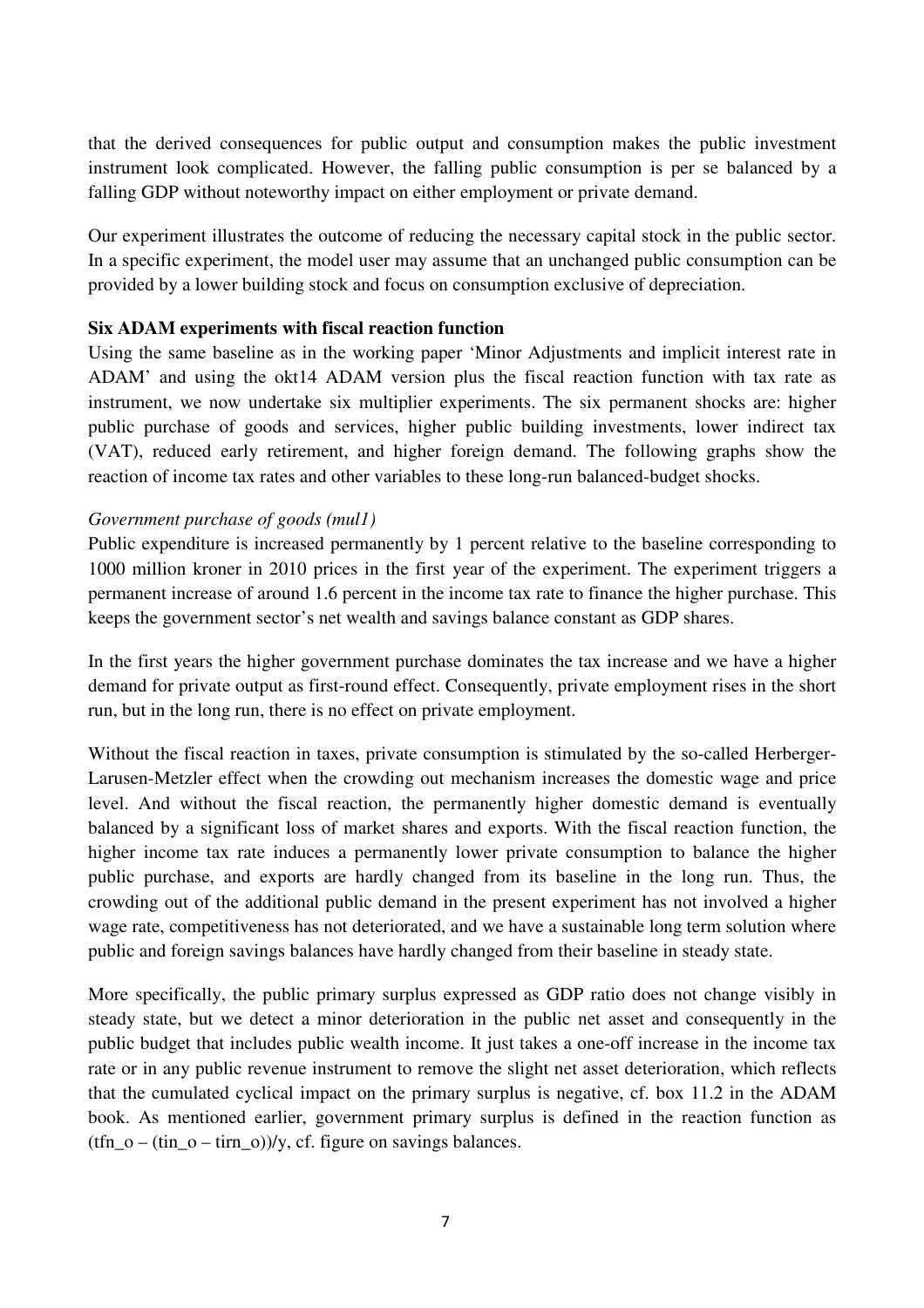







Supply-Use balance: Multiplier in pct.





#### Taxes and income transfers: Percentage share of GDP

Private consumption (fCp) Public consumption (fCo)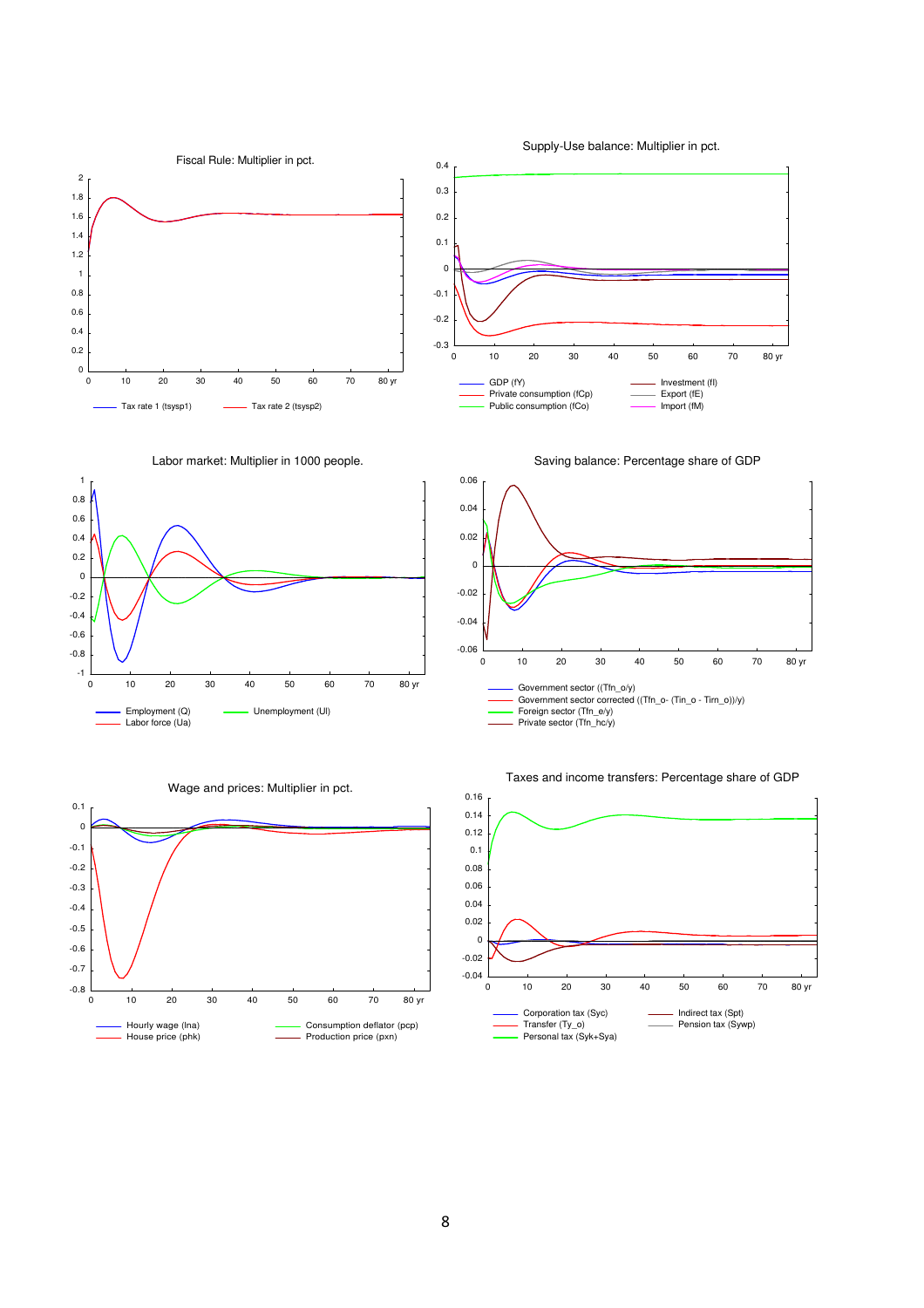

#### *General government employment (mul2)*

Salaries are a major part of general government expenditures. In this experiment, general government employment is raised permanently. The payroll in the public sector is increased by 1000 million kroner in 2010 prices, which provides an additional employment in the public sector of 4849 persons or 0.18 percent of total employment in the first year. The higher public employment is financed by around 2½ percent higher income tax rate. Higher public employment dominates in the first round where total employment and GDP increases, especially the GDP increase is short lived. However, as the government finances the extra employment by higher taxes, we have the same sort of crowding out mechanism as with higher public purchase. Private consumption falls leading to lower GDP at market prices in steady state, but GDP at factor cost (fYf) is less affected in the long run and falls by less than GDP at market prices. In many respects, the reaction to higher public employment resembles the reaction to higher public purchases, but there are differences. For instance, we now get a negative long run effect on exports instead of a close to zero effect.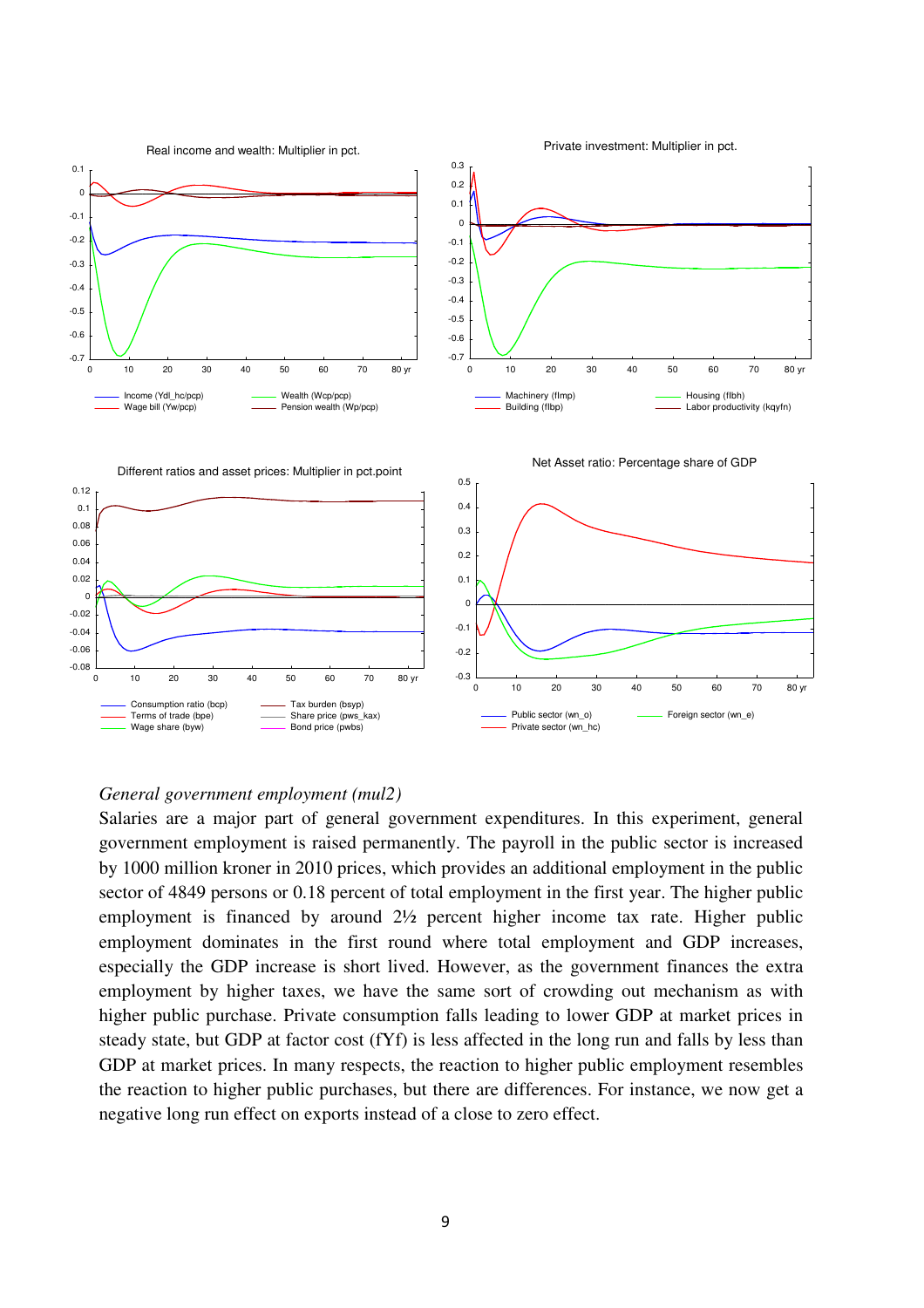Compared to the public purchase experiment, higher government employment put a higher upward pressure on wages and prices. Higher domestic prices make Danish products less competitive in the international market resulting in lower export. At the same time, the higher wage level reduces the negative impact on consumption and we end up with a relatively smaller negative impact on private demand compared to the public purchase experiment.

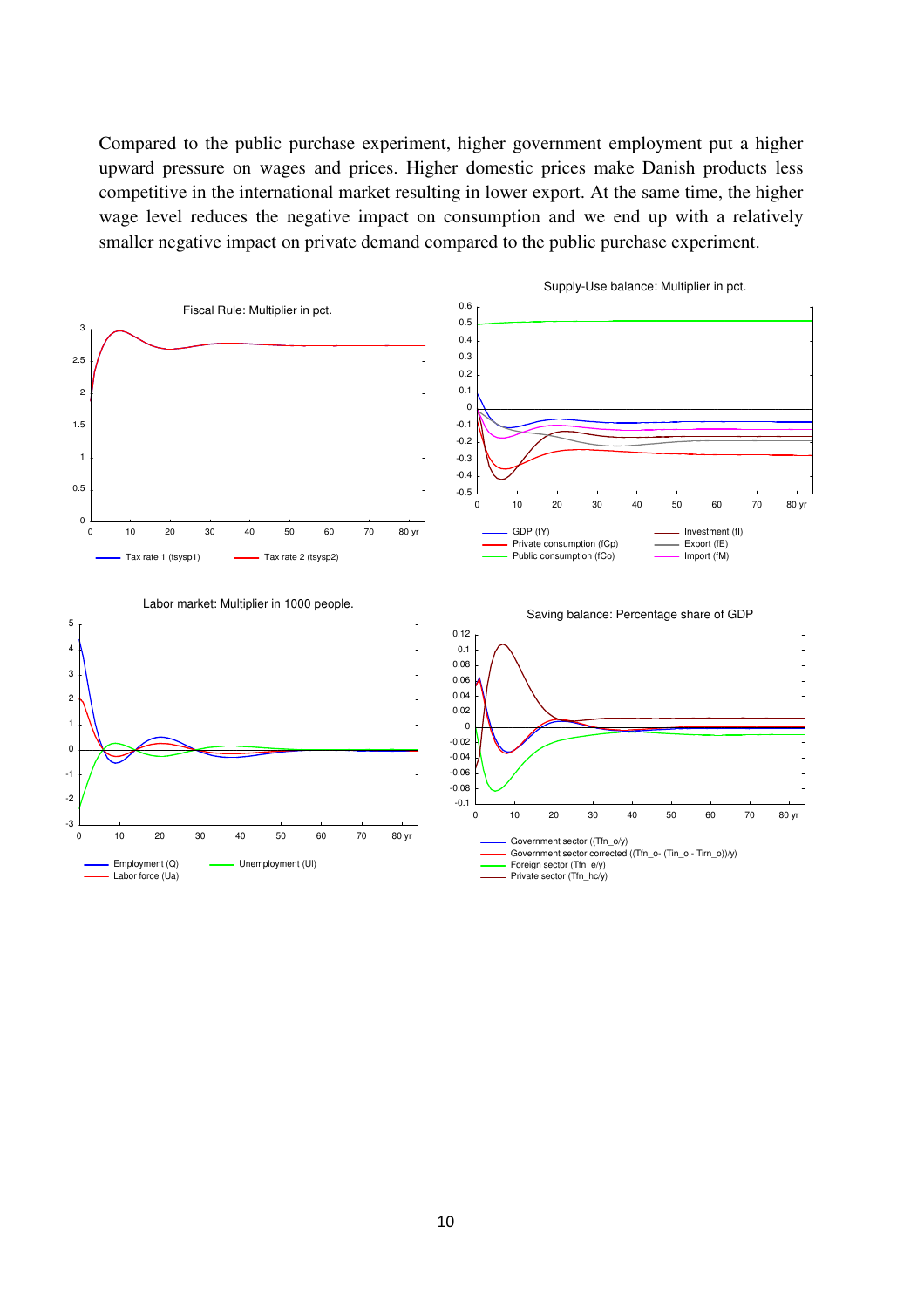



















Taxes and income transfers: Percentage share of GDP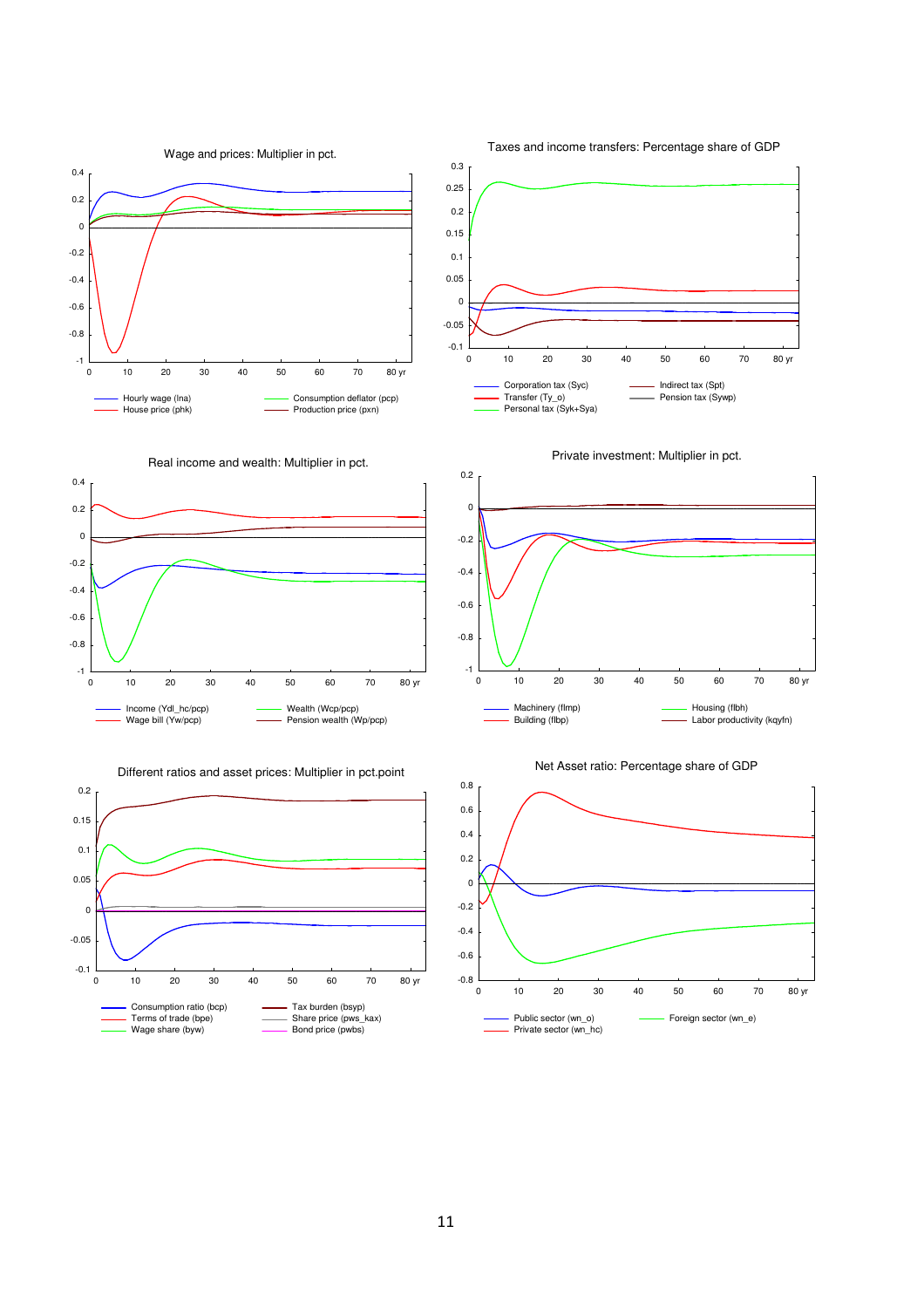### *General government investment in buildings (mul3)*

Government investments in buildings are increased permanently by 5 percent relative to the baseline, which corresponds to 1000 million kroner in 2010 prices in the first year. Government building investments are often used to boost demand in a weak economy due to the high labor content and because it is easier to expand and contract investments than consumption. The taxfinanced expansion of government investment permanently reduces private consumption due to the fall in disposable income. The permanently higher public investment level triggers a longlasting growth in capital, and it takes most of the long scenario before the public building capital is becoming stable relative to its baseline. The increasing capital lifts public output and public consumption. More specifically, capital depreciation is part of public gross value added and public consumption. The growing public consumption is per se balanced by a slightly growing GDP without having visible consequences for neither employment nor private demand.

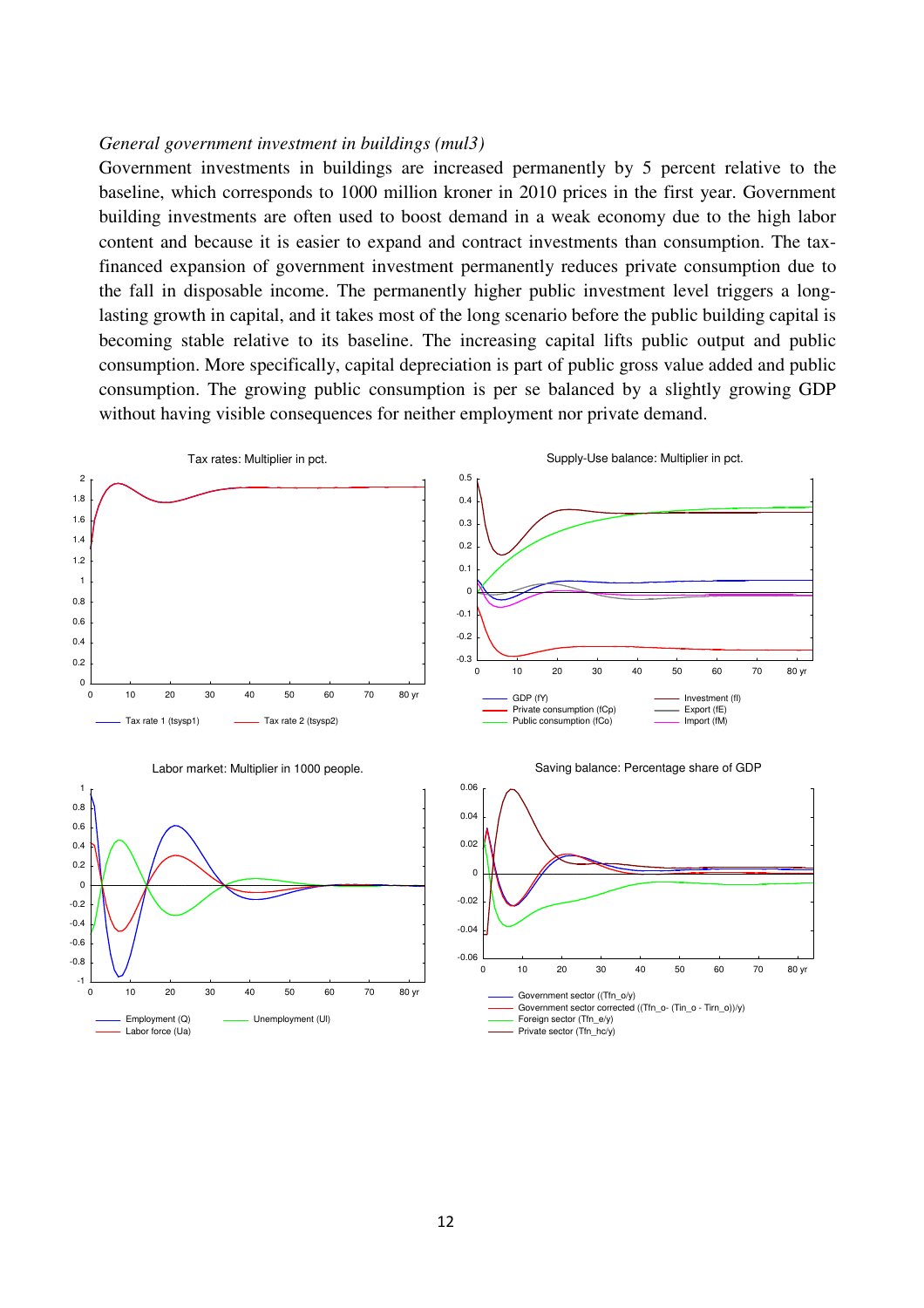

Taxes and income transfers: Percentage share of GDP



Real income and wealth: Multiplier in pct.



Different ratios and asset prices: Multiplier in pct.point









Private investment: Multiplier in pct.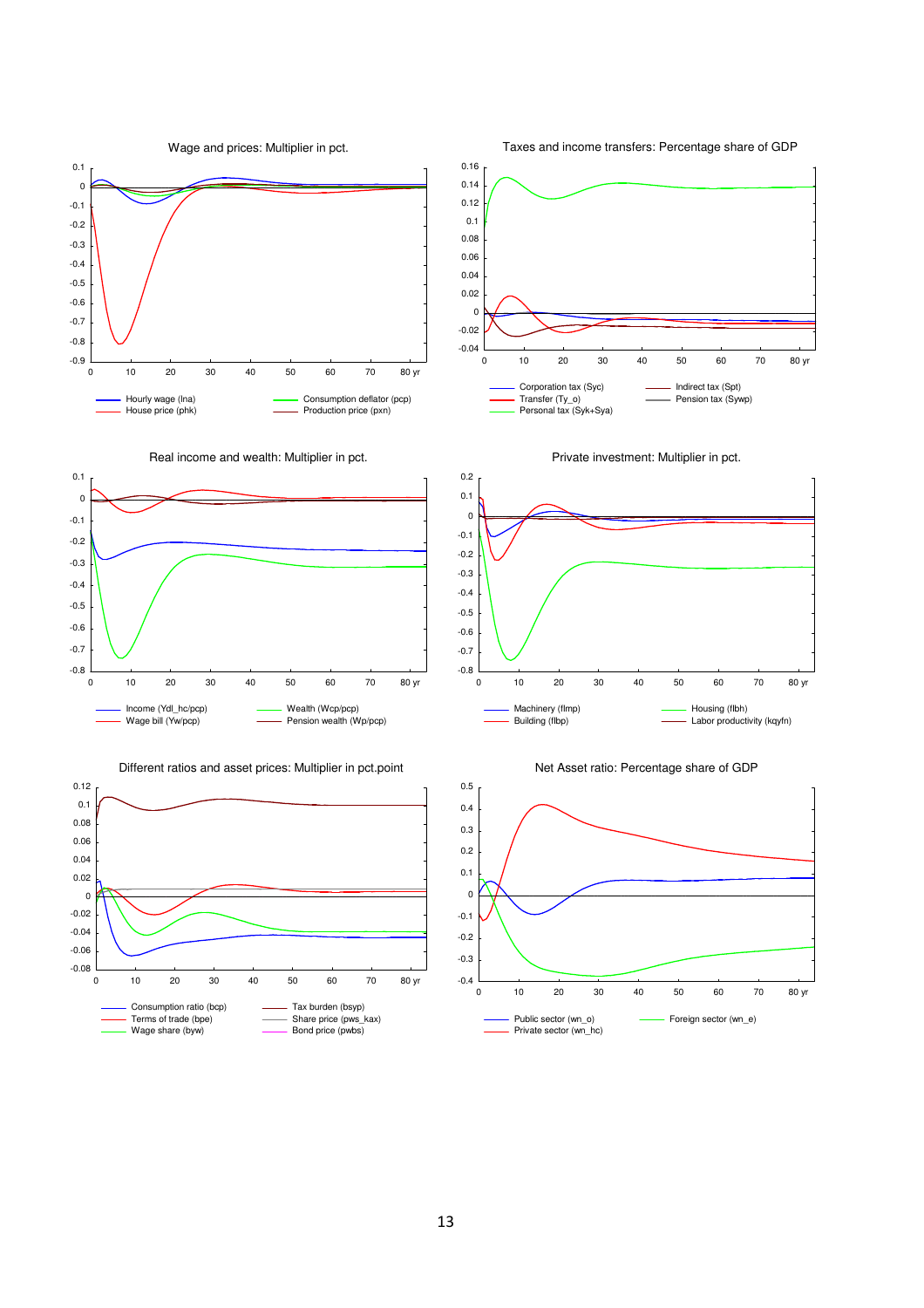#### *Foreign demand (mul5)*

An increase in foreign demand for Danish products expands private output and has a positive short-run impact on employment. The following graphs presents the effects of a permanent 0.096 percent increase in foreign demand without accompanying change in foreign prices and foreign interest rates. The shock amounts to a 1000 million kroner increase in exports in 2010 prices in the first year. Higher foreign demand stimulates production and domestic prices. In the long run, mainly prices are stimulated. The shock has a positive first round impact on public finances due to the smaller unemployment and larger tax base, and the fiscal reaction function produces a lower tax rate during the first 10 years. In the long run, the tax rate is higher than its baseline, which reflects higher tax burden. Both corporate and indirect taxes are below their baseline in steady state which can explain that the income tax rate is higher in the long run.





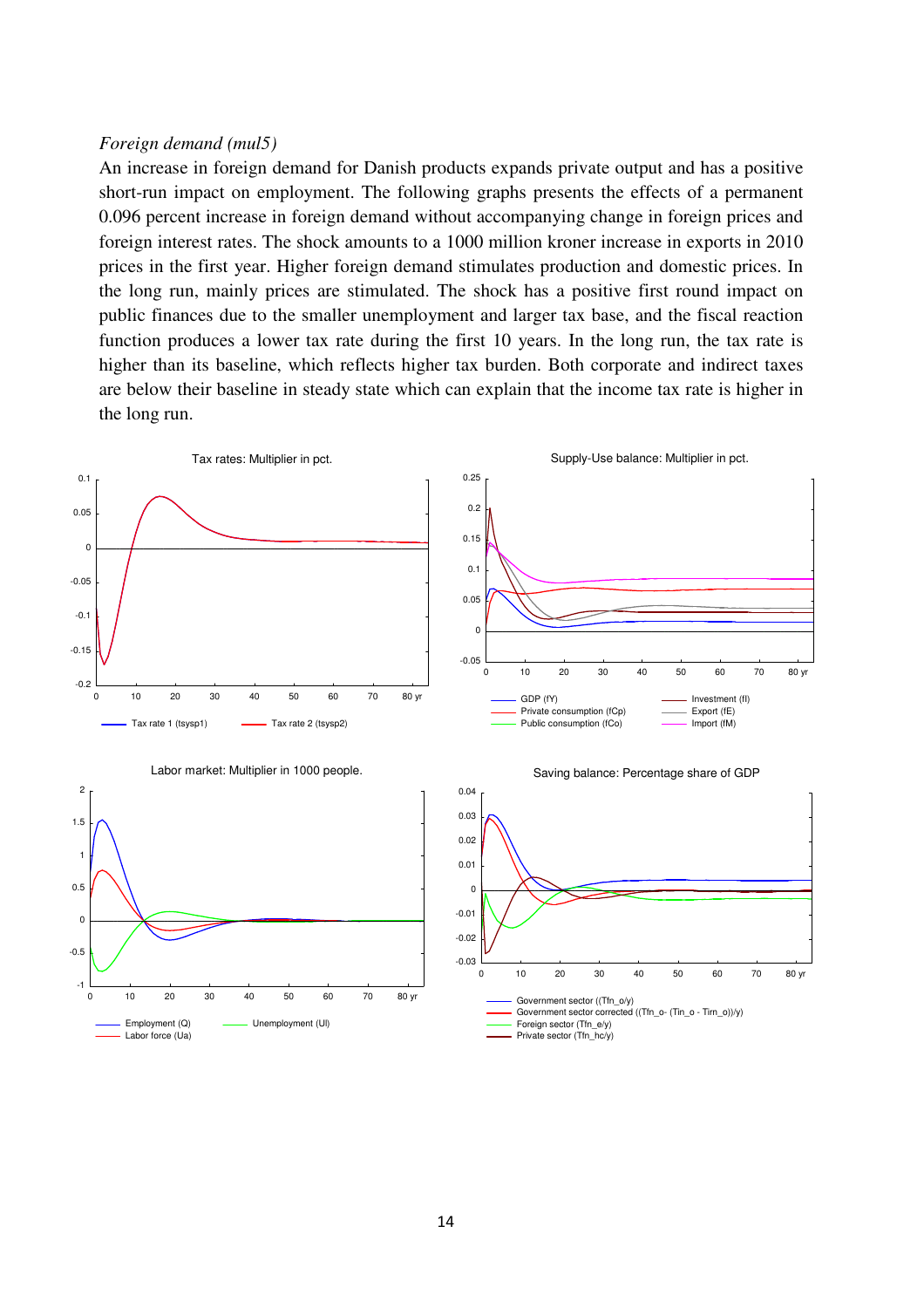



Real income and wealth: Multiplier in pct.

0.16



Different ratios and asset prices: Multiplier in pct.point











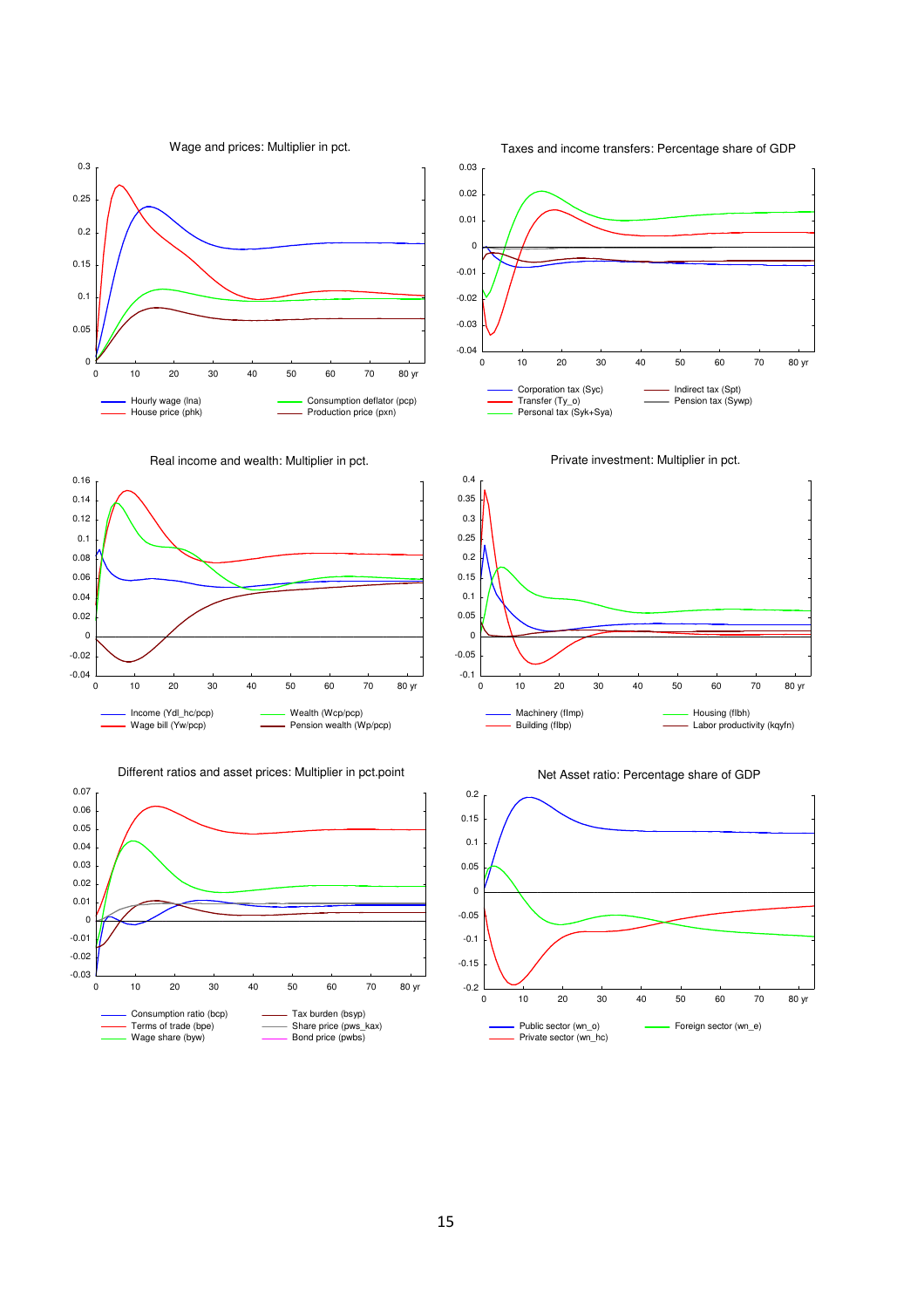#### *Indirect tax (mul7)*

Governments can reduce indirect taxes (VAT) to create expansionary effects in the economy. The effect of this fiscal shock comes via a reduction in final prices. The VAT rate is reduced by approximately 0.14 percentage points, which corresponds to an immediate loss in revenue of 1000 million kroner in 2010 prices. The loss in government is compensated by a permanent increase in the income tax rate of a little more than 1.4 percent.

The first round positive impact on private consumption reflects that the VAT-driven price reduction dominates the higher income tax in short run. The first round is followed by a period of negative private consumption impact. The lower VAT implies a drop in the consumption deflator and in the house price while the hourly wage is pushed upwards by the first round drop in unemployment.

In the long run, private consumption lies marginally above its baseline and so does public consumption. The latter seems to reflect a technical effect of the VAT reduction. Anyway, the somewhat dubious consumption effects are small in comparison to the consumption effects in the other experiments and could be ignored.

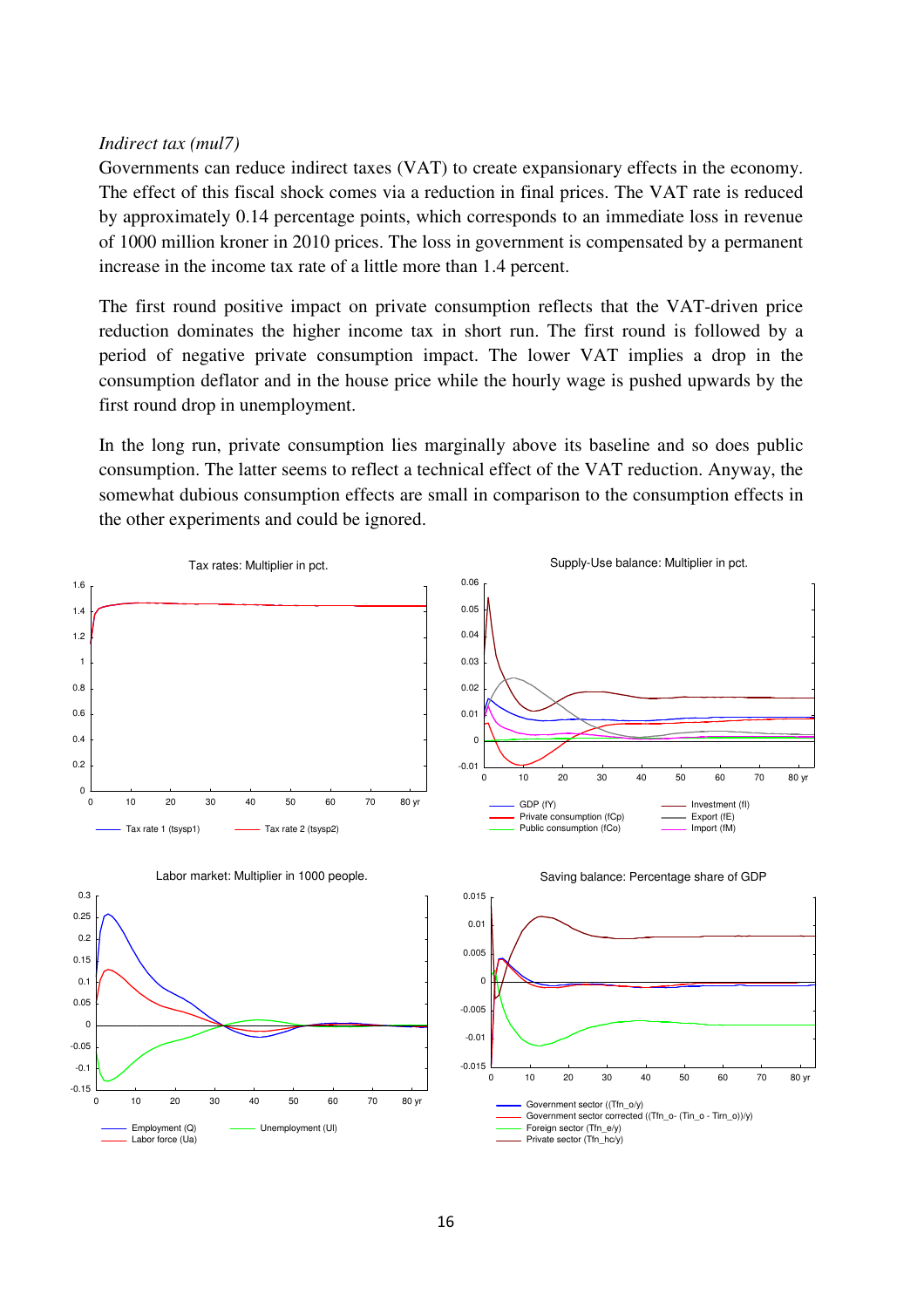





Income (Ydl\_hc/pcp) Wage bill (Yw/pcp)

0.05

Real income and wealth: Multiplier in pct.





Wealth (Wcp/pcp) Pension wealth (Wp/pcp)







#### Taxes and income transfers: Percentage share of GDP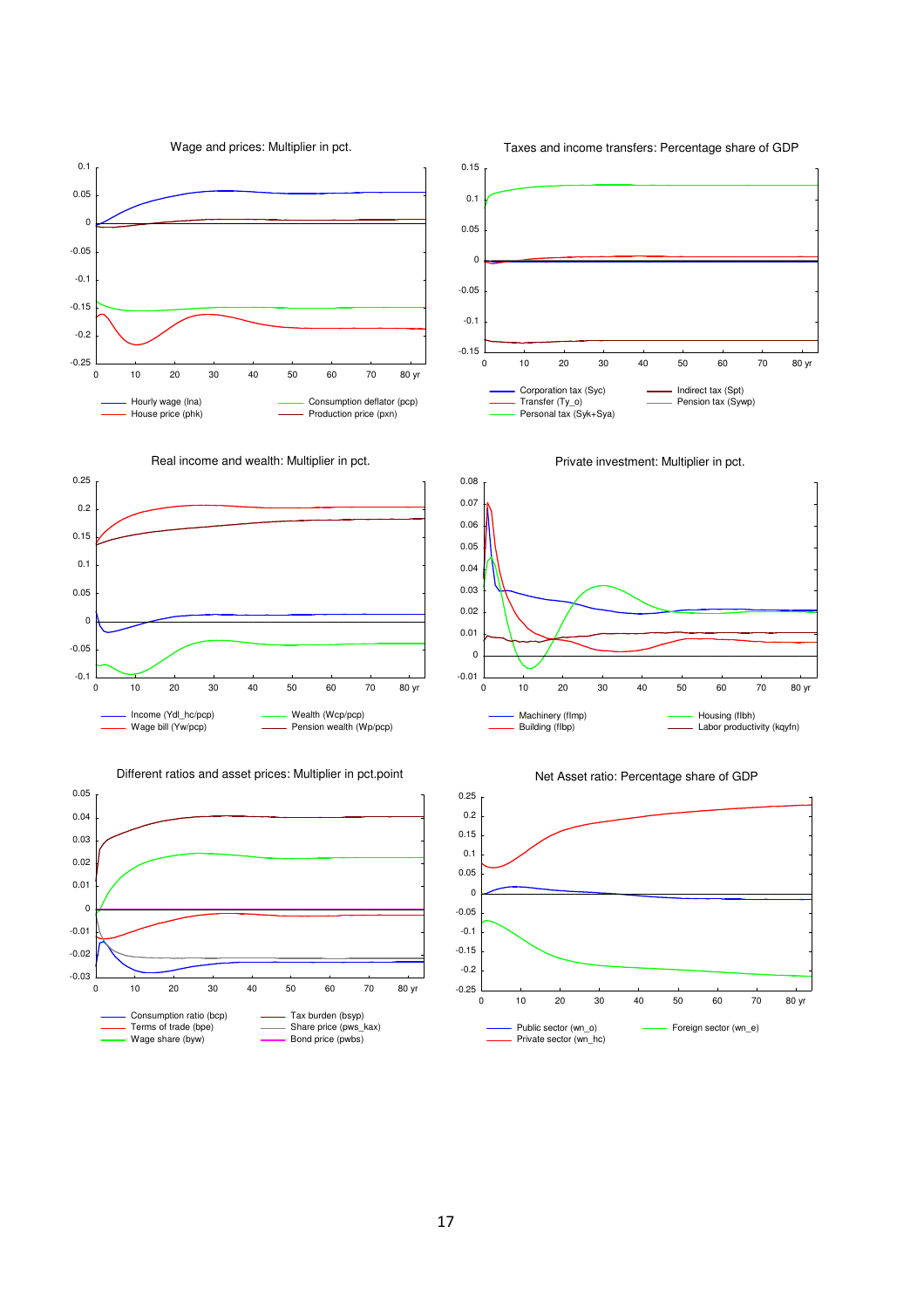#### *Labor supply, early retirement scheme (mul19)*

The number of people in early retirement scheme is reduced by 10000. The lower public expenditure and higher tax base permanently reduces the income tax rate, which helps to lift the demand in the economy by increasing private disposable income. The lower income tax rate reflects that the fiscal rule keeps the public budget balanced. The permanent increase in employment and output trigger higher investments and a higher capital stock. Without the fiscal reaction function households' disposable income would fall permanently, the wage rate would be lower, export would be higher, and the public net asset would be growing continuously relative to GDP.

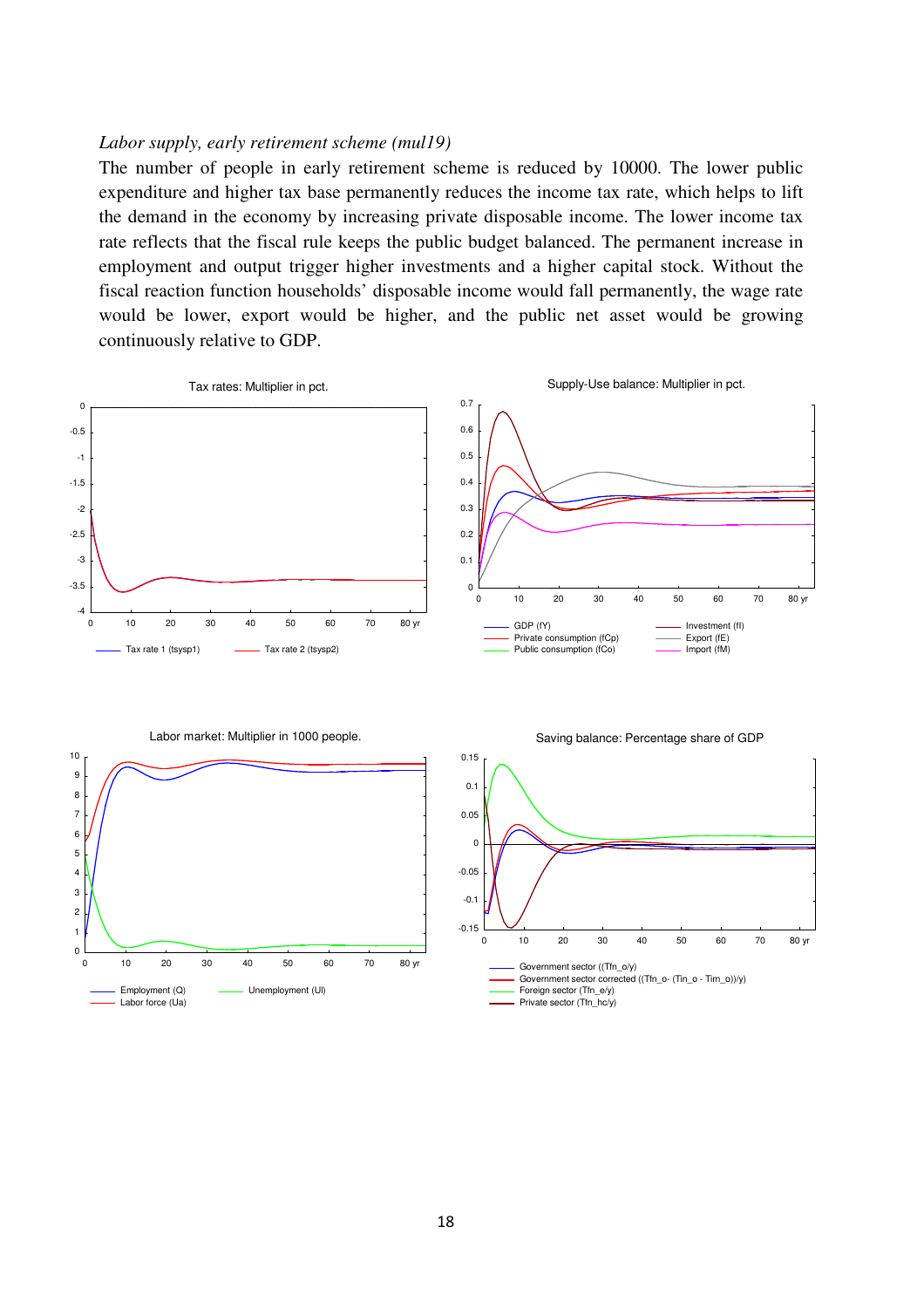



1.4









Taxes and income transfers: Percentage share of GDP







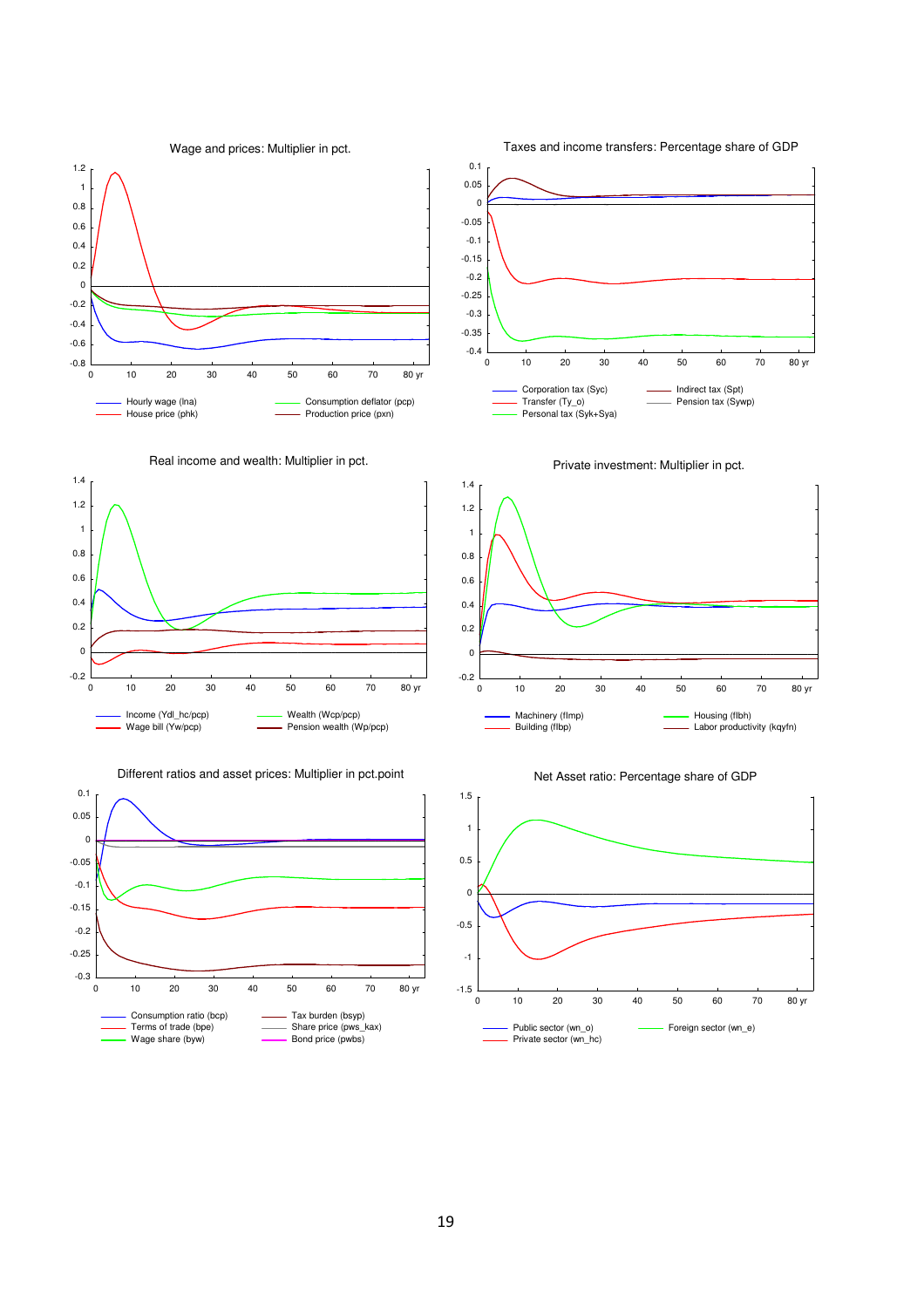# **Recap on long-run consumption and wage effects**

The largest positive long-run effect on private and total consumption comes when labor supply is expanded (mul19), and this is reflecting the higher output and income creating capacity that comes with a higher labor force.

The second-largest effect on private and total consumption comes when foreign demand is expanded (mul5). A higher foreign demand does not increase the output capacity of the economy, but higher foreign demand is balanced by higher domestic wages and prices, and the higher terms of trade increases real income and consumption (Harberger-Laursern-Metzler effect).

The third-largest effect on private consumption comes when VAT is reduced (mul7). The lower VAT is balanced by higher income taxes, and this shift between tax instruments has practically no long-run effect on neither private nor public consumption. Actually, there is a small positive impact on consumption but it is only just visible in figure 1 below.

The remaining three effects on private consumption are all negative. In all three experiments, public demand is increased permanently.

In two of the three experiments (mul1 and mul2), public consumption is increased permanently and it is balanced by higher taxes and lower private consumption. In these two experiments, there is practically no long-run effect on total consumption.

In the third experiment (mul3), public investments are increased permanently, and there is a longrun negative effect on total consumption. We note that this negative effect on total consumption is gradually reduced over some decades, while the growing public capital increases public output and public consumption, cf. figure 2.



Figure 1: Private consumption: Multiplier in percent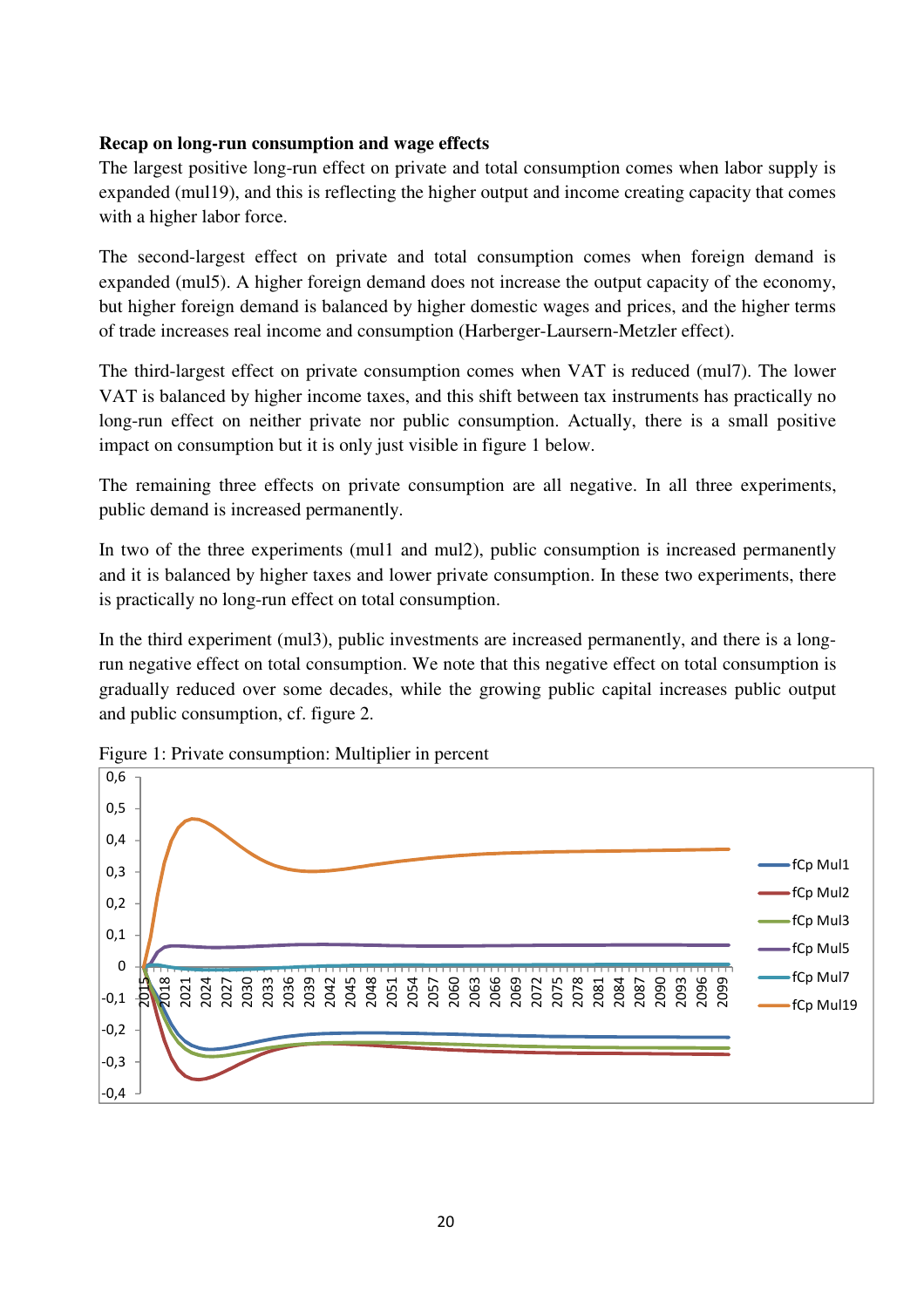

Figure 2: Public consumption: Multiplier in percent

Figure 3: Total consumption: Multiplier in percent



The largest long-run wage effect is produced by the permanently higher public employment (mul2). As the labor force remains unchanged in the long run, the higher public employment crowds out private employment and part of this crowding out reduces the Danish market shares. The tax financing and the implied lower private consumption does decrease private employment, but part of the consumption reduction concerns imports. At unchanged wage competitiveness, this would leave us with an employment above structural employment. Consequently, we have a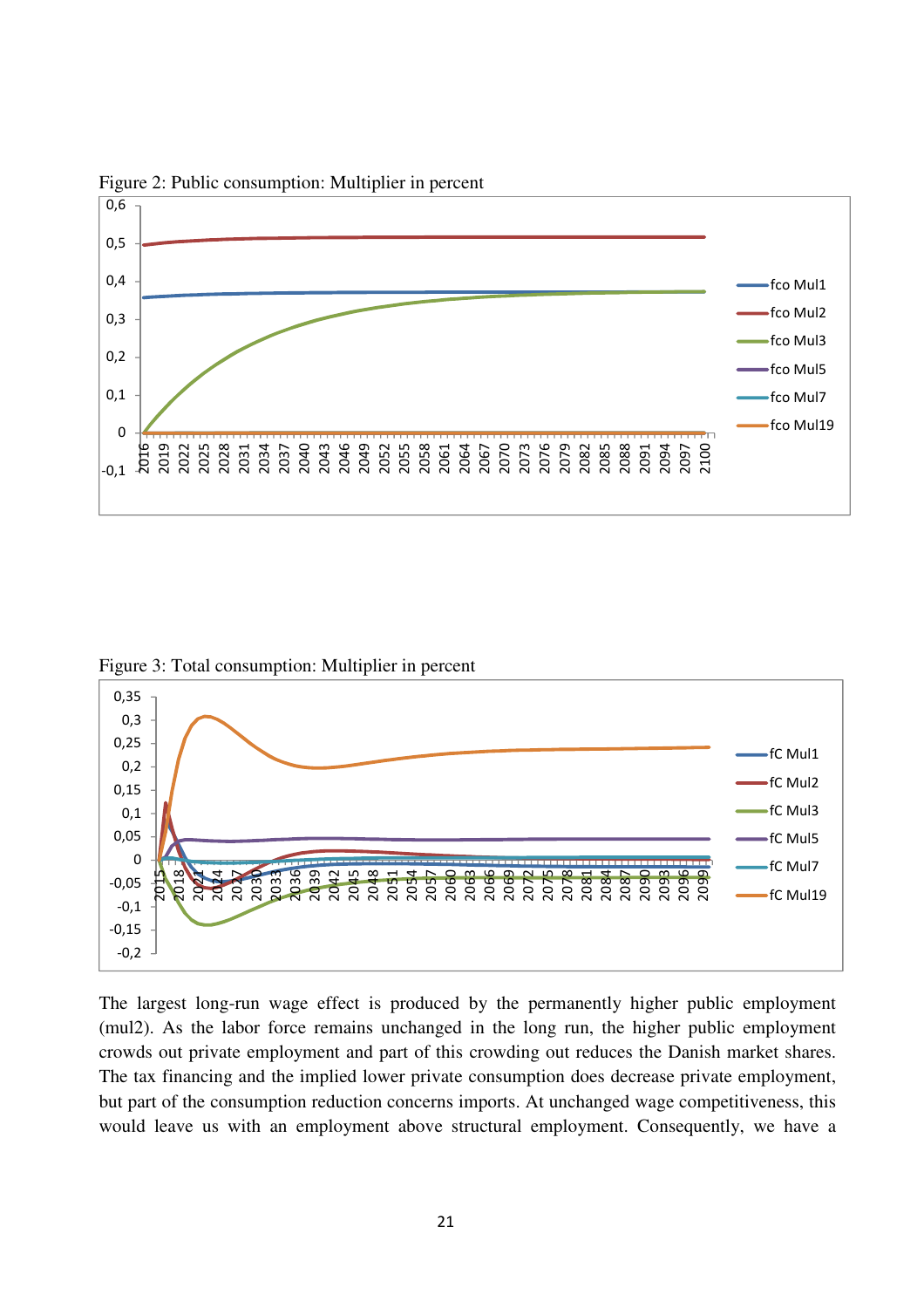period with higher wage increases than abroad and in the long-run steady state, the wage rate is above and exports are below its baseline in the mul2 experiment.

The second-largest long-run wage effect is created by higher foreign demand (mul5). The permanently higher foreign demand increases the steady state wage rate and lowers the steady state level of Danish market shares. Instead, the Danish economy can increase its consumption and pay with higher export prices.

The third-largest long-run wage effect follows the permanent decrease in VAT (mul7). The lower VAT increases exports by making Denmark lowering the prices foreign tourists pay in Denmark. In the long-run steady state, part of this increased price competitiveness is balanced by a higher wage rate.

The remaining three long-run wage effects are close to zero or negative.

The wage effects produced by higher public purchase (mul1) and by higher public building investments (mul3) are both close to zero in the long run. Thus, in these two experiments the crowding out of the employment effect is basically done by the tax financing lowering private consumption.

The only long-run negative wage effect comes when the labor force is increased. Without the fiscal reaction function to lower taxes, the need for higher market shares and lower wage would be even greater. Now, the higher consumption helps to increase employment, but part of the consumption is imported, so that employment does not grow as much as the labor force falls. The higher consumption has to be supplemented by higher wage competitiveness and exports, and the wage rate will fall relative to its baseline until employment equals structural employment.



Figure 4: Hourly wage: Multiplier in percent